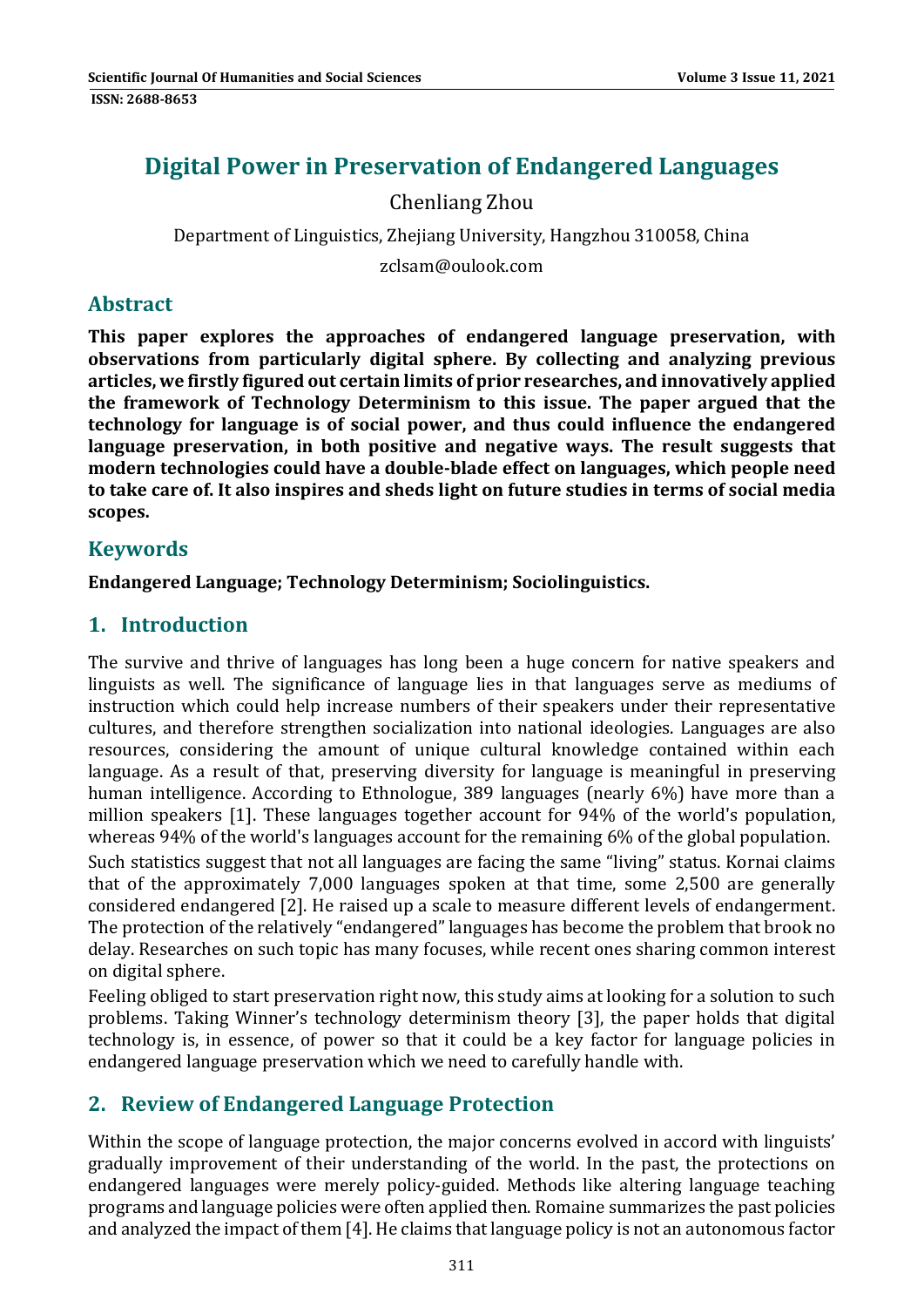#### **ISSN: 2688-8653**

and what appears to be ostensibly the "same" policy may lead to different outcomes, depending on the situation in which it operates. Weak linkages between policy and planning render many policies ineffective. Policies fail to suffice the support needed in that they have negligible impact on home use, i.e., policies could not force citizens to master carefully designed "home language". Instead, only languages used in school and other public situations could be put under control. Romaine then argues that though survival cannot depend on legislation as its main support, legal provisions may allow speakers of endangered languages to claim some public space for their languages and cultures.

Due to limitations alike, scholars have gradually shifted to have solutions on preserving languages with more practical resolutions, including seeking for help in digital sphere.

The LREC 2016 Workshop on "Collaboration and Computing for Under-Resourced Languages: Towards an Alliance for Digital Language Diversity" [5] explores the relationship between language and the Internet, and specifically the web of documents and the web of data, as well as the emerging Internet of things, is a growing area of research, development, innovation and policy interest. Therefore, the language policy conductors should have a more detailed regulation in digital sphere, so that the language could receive desirable consequence digital world could bring about, and that is the right method to preserve all languages.

Similarly, Zaugg looked into digital sphere's impact, but out of different considerations [3]. Using qualitative and quantitative methods, she reached out for several digital support including UNICODE, ISO, and other coding procedure to look into a specific language, Ethiopic, trying to investigating the role of digital design and governance. She claims that digital design has come to support an increasing number of languages, but this process has been largely market-driven, excluding languages of communities too small or poor to represent viable markets. A language could not be addressed as "dead" unless there were no new learners of that kind of language, and digital power helps the language gain members, which is beneficial for language preservation.

In terms of languages' role, some may believe that languages are mainly used for the purpose of communication. Moore developed an alternative vision of modern technology's role that centers not on distinct, named, countable languages, but on speakers and repertoires, and on the actual resources that speakers deploy in actual contexts [6]. He used examples of indigenous languages in Africa, South America and South to show critical reflections on the uses of numbers to communicate facts about the changing dynamics of speech communities undergoing language shift. They claim that digital support accelerates the shift of language, making them more vitalized in absorbing new sources.

Prior research dug deep into the relationship of technology and language preservation, and have already provided us enough information on how the influence of digital sphere, whether significant or not, took place. However, they fail to see the social essence of technology, and did not relate digital tools to some other artifacts. Hence, some of the problems associated with digital world's roles remain unrelated.

# **3. Methods**

This paper used literature research methods to collect research materials, aiming at analyzing them and draw to a concrete conclusion on technology's role in protection of endangered languages. On the basis of collecting prior researches, with applying the technology determinism and the politic artifact theory from Winner [7], this paper hopes to focus on the digital sphere's impact on the protection of endangered languages, and tries to find a concrete method in doing so. This study will mainly dig into the following research questions:

(1) In what way is digital technology social-related?

(2) How do social issues exert their influence on language preservation?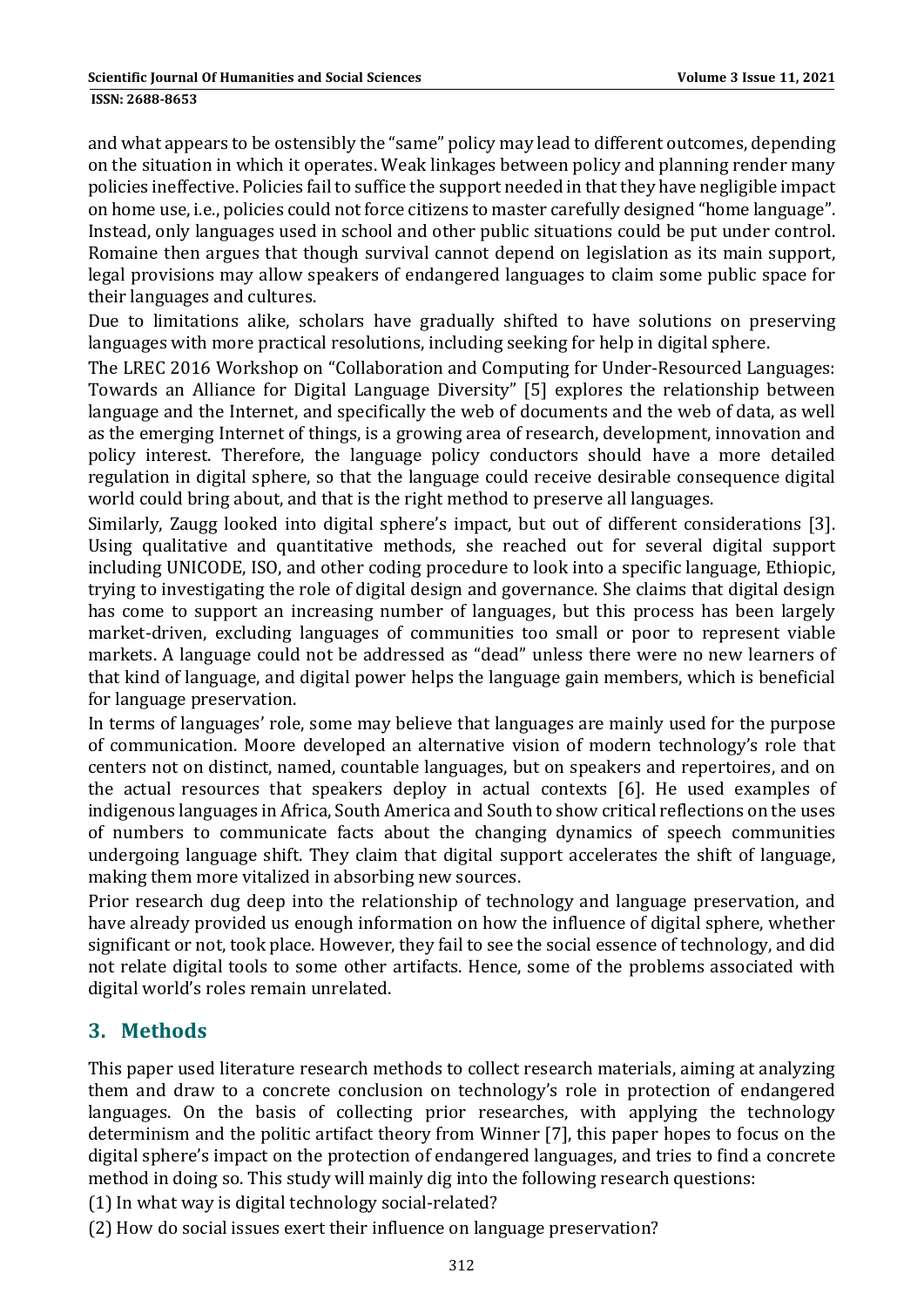### **3.1. Results and Discussion**

Technology Determinism has a very long history. Among the researches, one of the most wellknown frameworks was raised by Winner in 1980. Winner delineates in Do Artifacts Have Politics that the source of the intrinsically empowering nature of technologies: either the "specific features in the design or arrangement of a device or system could provide a convenient means of establishing patterns of power and authority in a given setting" [7, p. 134] or "the intractable properties of certain kinds of technology are strongly, perhaps unavoidably, linked to particular institutionalized patterns of power and authority" [7, p. 135]. In both instances, the power, social, and cultural implications of a technology are intrinsically embedded in the technology itself at the moment of its conception and creation. He also ties the social nature of a technology to its essence, to the choice either to introduce that technology to begin with or the design choices made in its development. While the inherent social quality to technology is hardly deniable, it is also necessary to acknowledge that Winner's perspective of technology places social quality in the choices of design essentially puts the power to either allow or resist those social implications in the hands of the already powerful group of people: the engineer, the programmer, the architect, the designer... Those are the people who, consciously or not, making choices that may lend technology certain social qualities, and they are by Winner's formulation the only ones capable of altering those choices.

So, the essence of the empowering nature of technology is, rather, dynamic and mediated through societal engagement with that technology. The process of a technology becoming socially embedded is never-ending, it is reconstituted each time that technology is applied in everyday life. Perhaps power dynamics are indeed established by choices made in the creation of a technology, but they are certainly not set in stone at that moment. Those choices can be either reaffirmed, challenged, or dismissed if users of technology would more consciously understand what technological engagement implies for the social and power order of societies, and could act accordingly.

Winner's theory could be applied to language technology, since the technology, or even language itself could be categorized into "artifacts". Winner's analysis is overwhelmingly pertinent to language-dependent social media and, by extension, surveillance through social media and other digital modes of communication and information-seeking. On the one hand, social media, for example, offers a sense of digital communal access to its users. The more diversity in language representation there is social, the more, at least hypothetically, people will have the power to actively engage in this system, fostering a globalized sense of access. In another sense though, especially in recent times, social media has been under surveillance and also hijacked in many ways, jeopardizing users' privacy. The more language diversity there is in the digital sphere then, especially in social media, the more the user becomes informationally vulnerable. Both sides of this issue have fundamentally repercussions.

In a word, the technologies, be them beneficial for the language or not, is of power. Its doubleblade effect asks us to not only use them as resolutions, but be aware of the side-effect, too. The technology could change the environment around us, and thus making a certain language being used by more speakers.

Once realized the social innate of digital technology, it is not difficult to draw a conclusion that technology could serve as other social-related issues like language policy. Kornai have already made a success of using Wikipedia to maintain the survival of some extremely endangered languages [2], which was proven by diachronic path to literacy and digital literacy that the language is well understood by the young who are willing to learn the language online. The existence of Google Translation and other tools accelerates the process, making the circulation goes without conflict.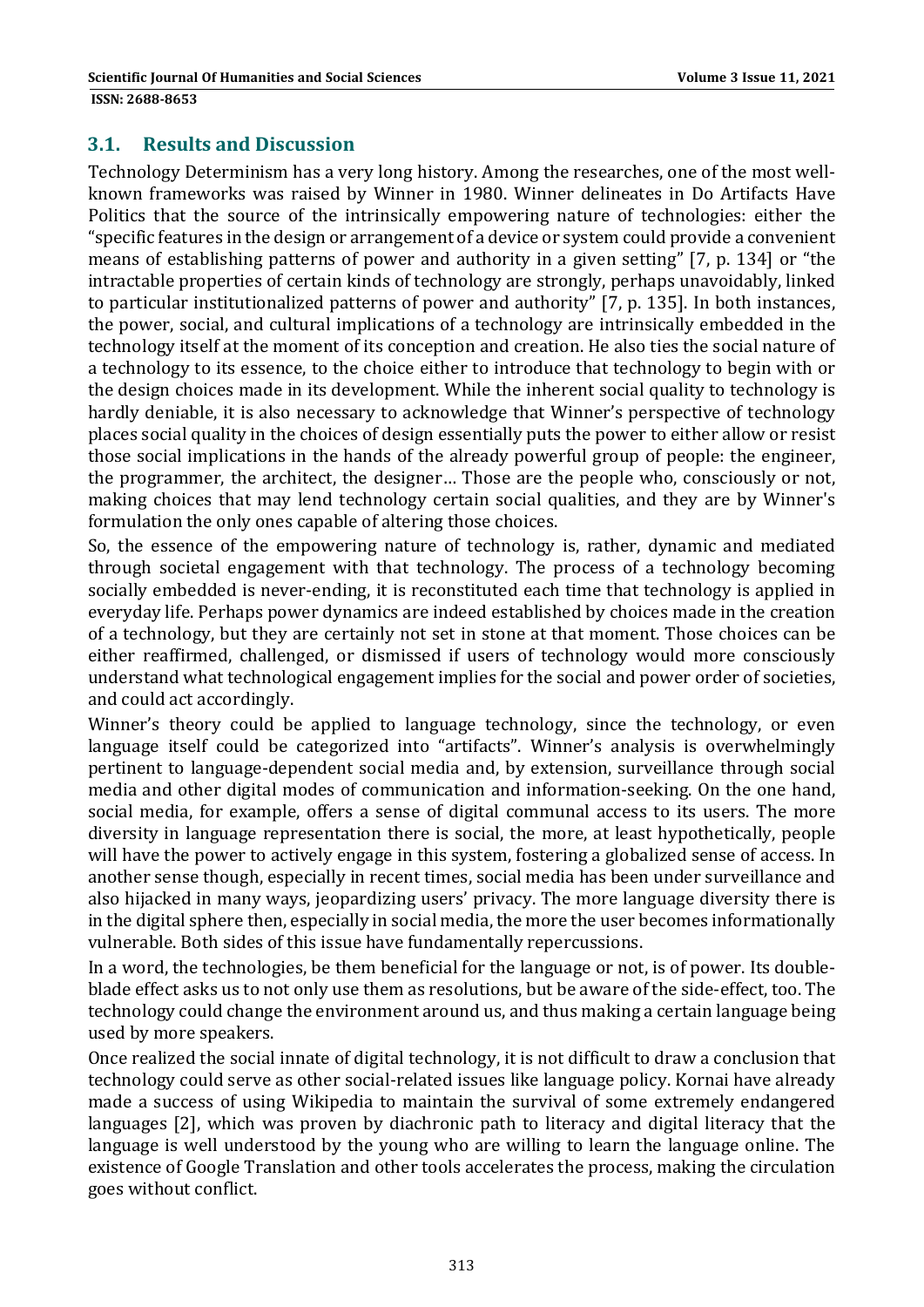**ISSN: 2688-8653** 

As mentioned previously, Zaugg holds that the language is not alive unless there are plenty of new learners of that kind of language [3], and digital power helps the language gain members. To this point, digital power is even more applicable for the revival of languages because no official document is needed. People living in the area where some languages are endangered may have the choice not to learn a language unwillingly.

Unfortunately, it is necessary to keep aware that the technology could also be barrier for endangered languages: the "bully" language may interfere with endangered languages' revitalization. English has already been the dominant language, and many nations are gradually accepting English as one of their official languages. Rapatahana and Bunce mentioned in their chapter 1 that some scholars have already been claiming that the language dominance has already become a new form of colonization [8], with more and more young people speaking "big" languages, and growing tired of the local language. Such evidence shows that the technology itself could have social influence and put pressure on the people of the "oppressed". Due to the trend of globalization, it is inevitable while necessary to call for equity of different languages' chances of being selected.

Similarly, since technology determinism has been under criticism for ages, whether all of its claim could apply to all circumstances is still under debate. Language policies are directly published by the authority, which means they are relatively faster to be put into use. While the technology may more or less influenced by the "outsiders" of the language group, and many argues that the non-native speakers should not determine the destiny of the endangered language [5].

But it is still convincing that the language preservation programs could have a bright future. Janse points out that when a certain language is dying at a high speed [9], there is no other choice but to use "a task of great urgency to respond to this situation by promoting and, if possible, sponsoring programs of linguistic organizations for the description" (p. xiv).

Also, associations in different countries have already been aware of the significance of digital support and have already held several conferences, during which both leading official of international corporations and leaders of tribes could attend. Hopefully we could have access to more endangered languages and make records of them before they extinct.

# **4. Conclusion**

According to technology determinism addressed by Winner, digital technology is social-related, and like other man-made artifacts, has the innate power property, which means that it could develop separately on its own from the society, and may exert its force in many ways.

The literature research method provided evidences to support the power property as well as the limitations for the application of the technology determinism theory. Winner's Technological Politics stands for that the technology is making effort on helping the develop of society, thereby could support language as well, since language is also a critical element of society and culture.

Admittedly, this study may still have limits in different perspectives. Due to time limitation, no first-hand source could be obtained. Besides, the technological determinism has not been thoroughly studied, for that only one author holding one particular point of view was used as the framework for analysis. Still, this study widened the horizon, linking the media terms with linguistic phenomena, and the result is an interdisciplinary one, which may shed light on future research.